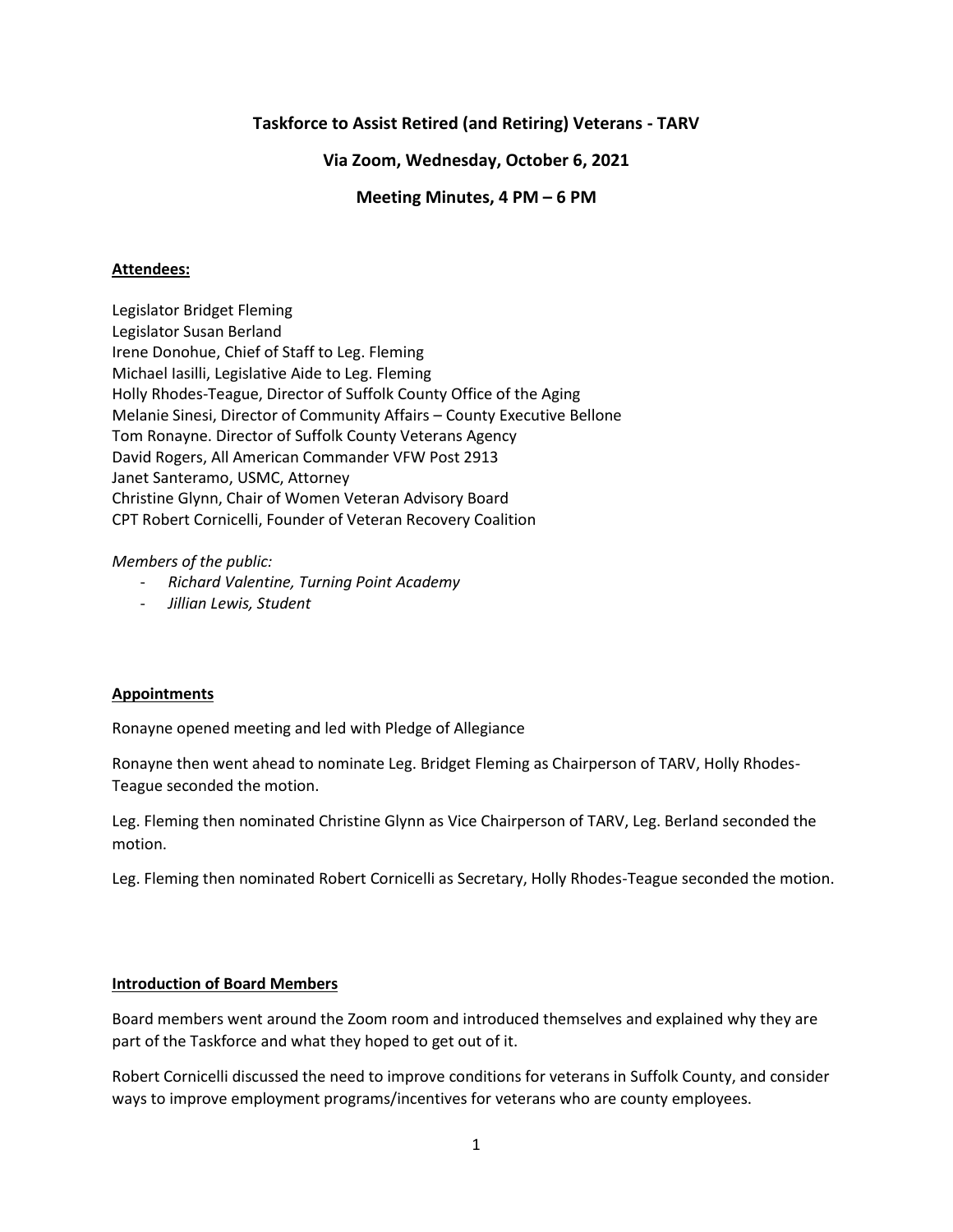Tom Ronayne discussed past efforts of "resource guides" and the need to individualize and better research organizations before providing them in guides.

Christine Glynn discussed how it was an honor to be on the taskforce and serve to help veterans.

Janet Santeramo discussed the need to address veterans with disabilities.

Menanie Sinesi discussed that she is looking forward to coordinating with the taskforce and assisting in any way possible.

Holly Rhodes-Teague mentioned the importance of helping veterans in the county and is looking forward to serving.

Public Attendees also spoke and mentioned the following:

- Richard Valentine "The work that is to be done should be completed in house… And the information is out there. People in need just have to look for it."
- Jillian Lewis "It's important to make resources available to veterans on the island. "

Dave Rogers chimed in to address Richard's comment stating it is important to provide resources and help direct veterans to sources, especially as it corresponds to the VA, it can be difficult. [He then lost service on Zoom]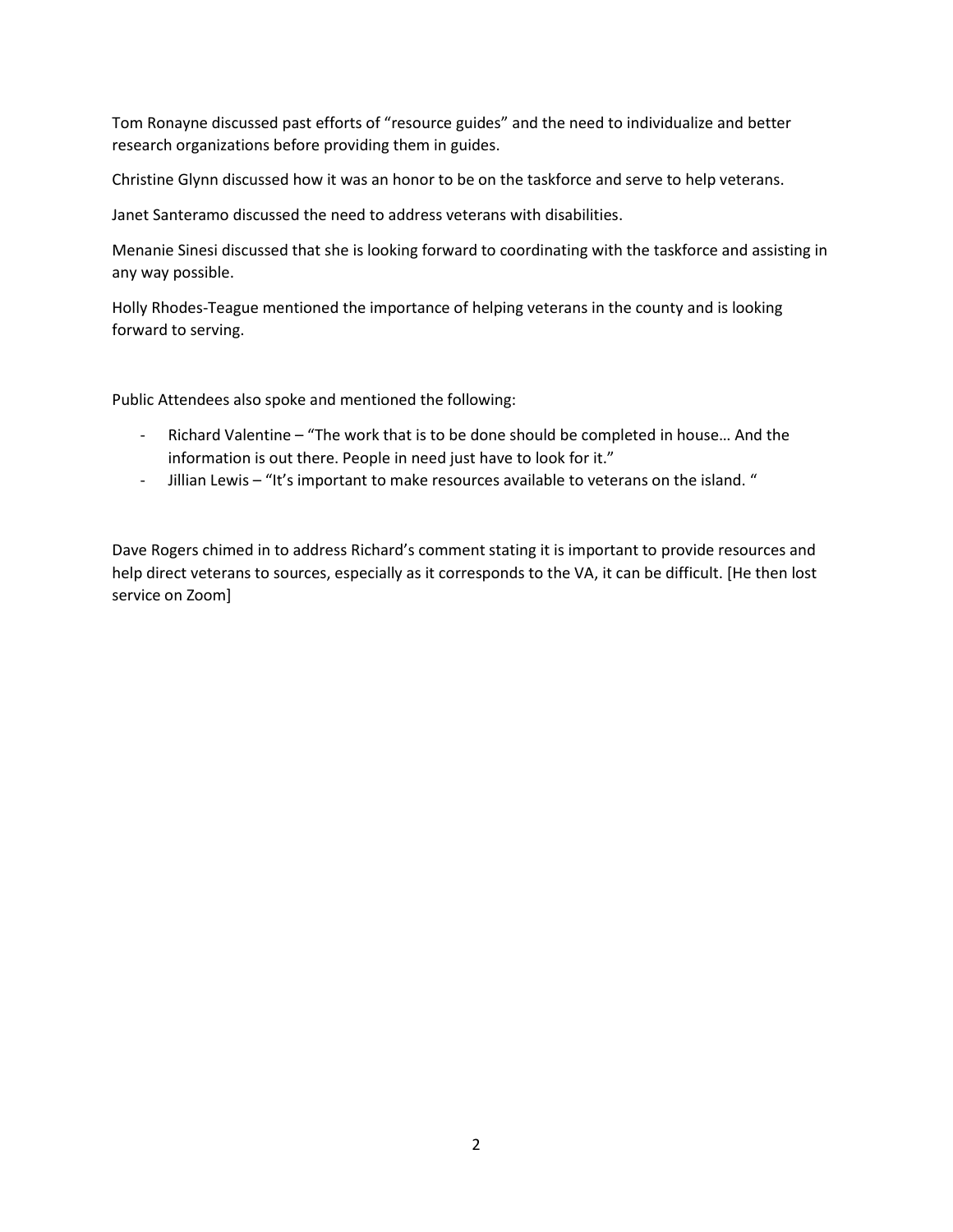# **Taskforce Discussion**

Leg. Fleming led the Discussion section stating the need to discuss priorities of the taskforce and ways to move forward on an actionable agenda. Asked if Robert wanted to begin sharing his thoughts.

Robert Cornicelli mentioned Long Island is one of the most unattractive places for Veterans due to high housing and living costs. He discussed experience working with General Flynn. And then moved to speaking on BAH, Basic Allowance for Housing. This is supposed to provide a Base Pay comparable to housing costs via zip code. Base pay for retirees, however, does not cover everything, even with Social Security.

He went on to discuss the plight of veterans with disabilities. If they are injured or have PTSD, what is provided to veterans doesn't sufficiently cover the cost and affects vets who are municipal workers specifically. These workers are forced to use personal time or sick time. Any service-related injuries during military service is covered for 20-30 days, but anything after related to the injuries that go unreported would not be granted accommodation.

He discussed how most veterans end up using their personal or sick time for injuries related to previous service-related injuries or mental health issues, such as PTSD. He insisted that the County work on solutions to give those with service-related injuries or disabilities added accommodations that provide them with paid leave.

Leg. Berland mentioned that the Town of Huntington after 9/11 passed a resolution where the municipality would pay the differential. Leg. Spencer (Doc) also passed a similar bill on the County level.

Robert Cornicelli interjected and said it is still coded in HR. It still needs to address the days needed.

Tom Ronayne mentioned the County address base pay and surplus allowances. BAH is not considered in the calculation for HR, so Cornicelli is right. But other things have been done and are being considered. Our position at the County is that there is a moral and ethical obligation to serving vets who work in the County. When it comes to vets in the private sector there are bigger gaps. If a veteran has a service connected condition, there are benefits through the VA that will compensate veterans for recovery at the rate of 100% the disability rate until the end of recovery time. That's approximately \$3,300 a month.

He added, guides are also important. Leg. Sarah Anker's office authored a very comprehensive program. They did tremendous work. But we have had challenges with all guides because they are too comprehensive, and the vetting has not been as thorough as they should be; some organizations may not be doing what they claim to be doing. And many of these organizations have been subject to constant change. Guides and information should be dealt out on an individual basis, they pose a logistical challenge.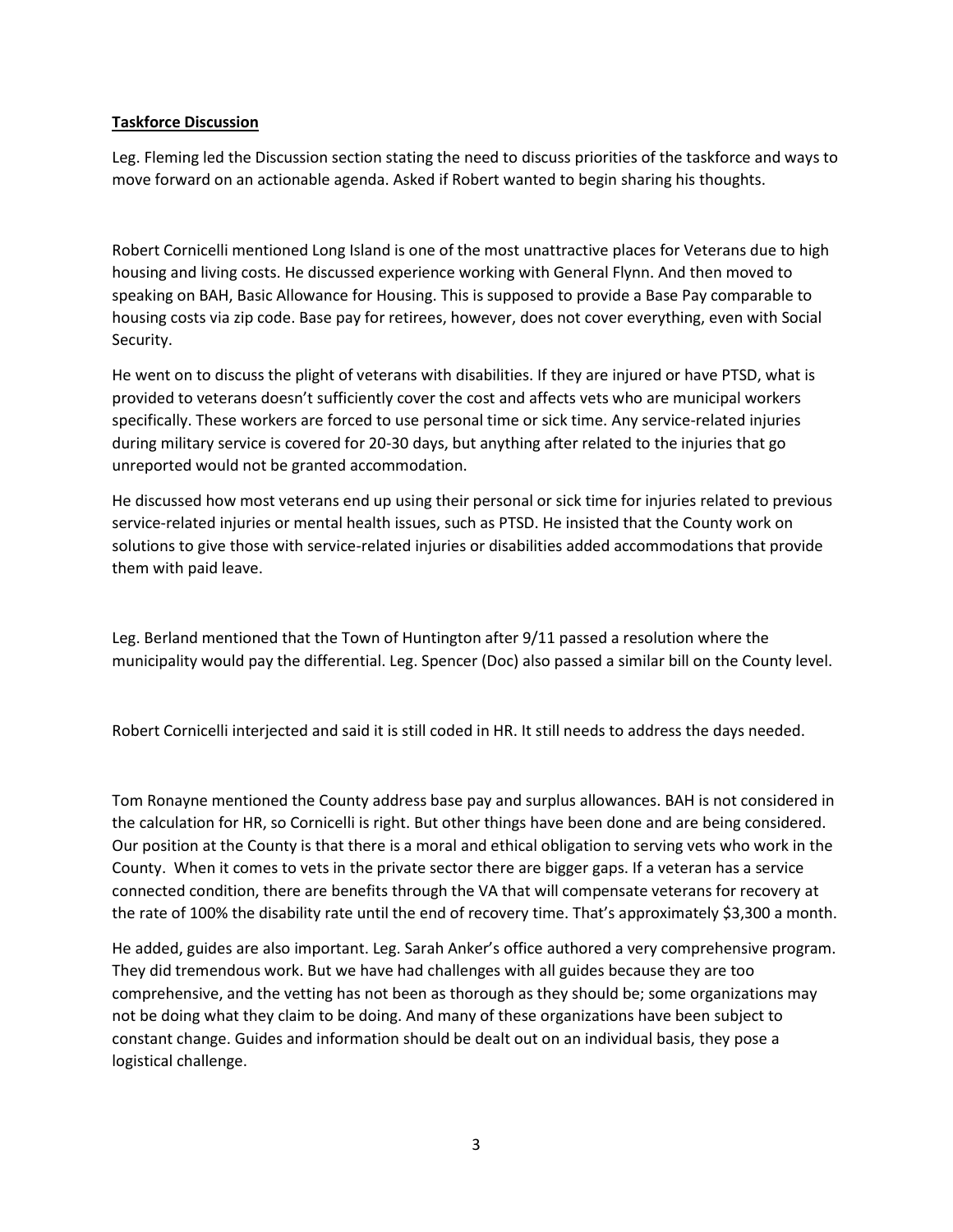Leg. Fleming noted Ronayne's perspective, asked Robert what his thoughts were on what he had to say about housing.

Robert stated that because of the high cost of housing, there needs to be economic incentives to keeping veterans on Long Island. He mentioned a Veterans Service Day in Nassau and Suffolk. He went back to speaking about time off for service related injuries. He said that no matter what service-related injury a veteran goes through, time off should not require coding by HR, or take away personal time, it should be provided.

Bridget asked how does this get implemented? What offices of county government does this?

Robert answered it would most likely have to be negotiated between the unions and the municipality. I spoke to John Durso who said that's how it can get done.

Leg. Berland interjected and stated we can legislate this for County Employees.

Leg. Fleming stated in order to legislate, we would have to work with the unions.

Leg. Berland mentioned she would share Leg. Spencer's legislation, something called ARM.

Leg. Fleming clarified, so Robert would like to see extending service-related recovery days.

Robert interjected and said that if it is done at the state level, there is no need for it on the County level. But added that certifications of 55 A, B, and C require the state to put full time jobs aside for certain veterans. Civil Service exams can be waived. He mentioned that 55 A, B, and C should be applied to town and county jobs. He added, the fact that retired vets have to come in at entry level is a deterrent.

Leg. Fleming mentioned we can speak with Tom Melito to see what steps can be taken at the county level to do that.

Robert responded, one thing we should consider is Veterans Boards. Every individual who undergoes trauma or PTSD needs additional time. We need to send vets with disabilities to Veteran Boards so they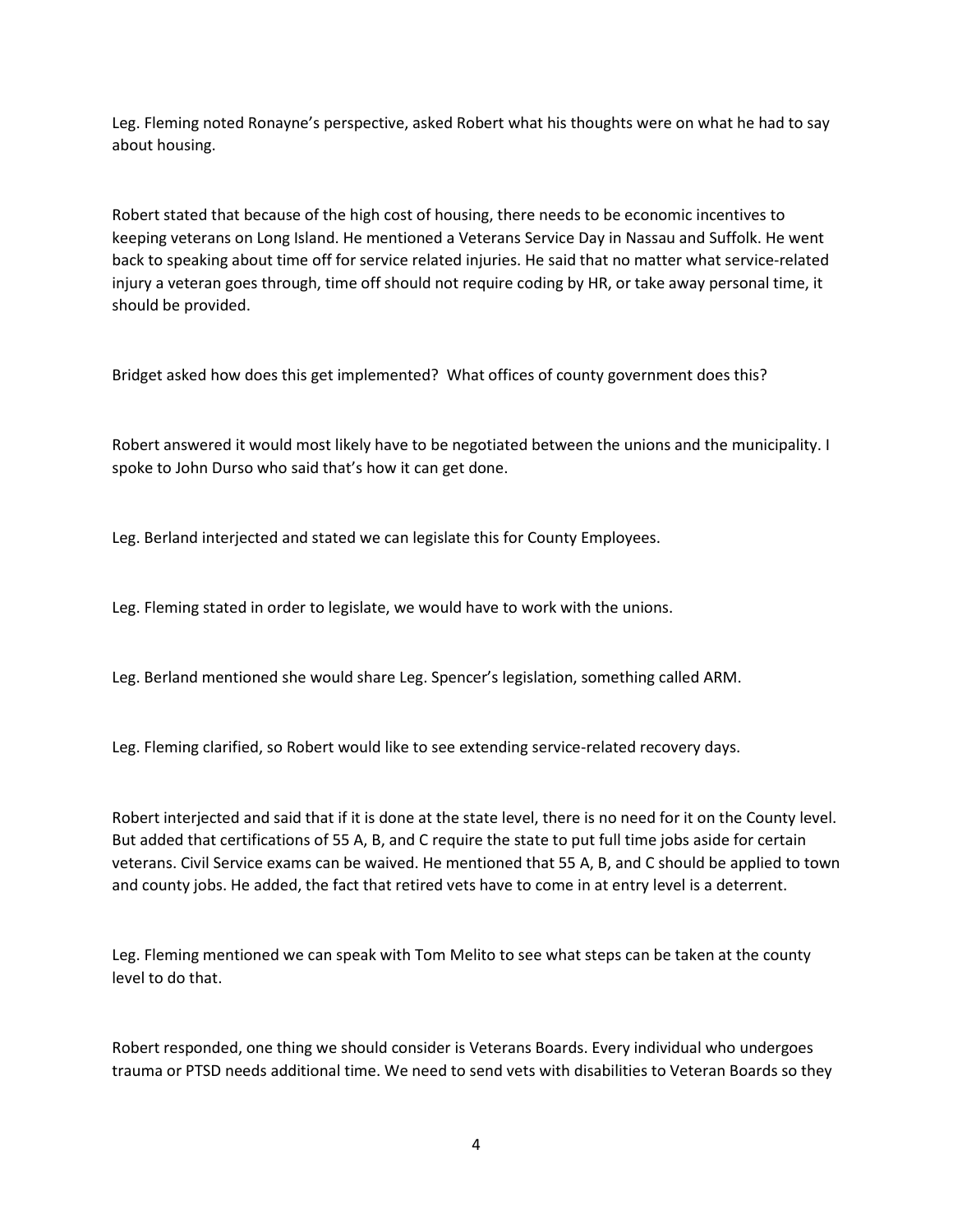can be connected with the right people who know what they're going through and can provide them with appropriate services.

Leg. Fleming asked whether this should be created by the County.

Robert stated it could be… We need something to buffer disciplinary hearings with managerial staff and veterans. Janet can speak to this.

Janet stated that most vets feel more comfortable discussing issues with other vets, instead of to their bosses. It is important to note that most vets are not complainers. In municipalities, there are a lot of vets – especially in Suffolk.

Leg. Fleming asked whether a Veterans Board is for municipal employees who are vets?

Holly asked are we just talking about Suffolk County government, specifically? What is the purpose of the legislation?

Leg. Fleming noted this is just one component of the broader agenda.

Ronayne mentioned this is an interesting idea. If we hear about a veteran who is an employee, one thing we do is advise that the veteran employee attend veteran peer appointment meetings. Veterans certainly have their own language. We've seen some promise with these peer groups. We need to also be mindful that some disabilities are not long term. Some of them are short term.

Leg. Fleming responded, yes but we need to be aware of the mental health challenges that exist.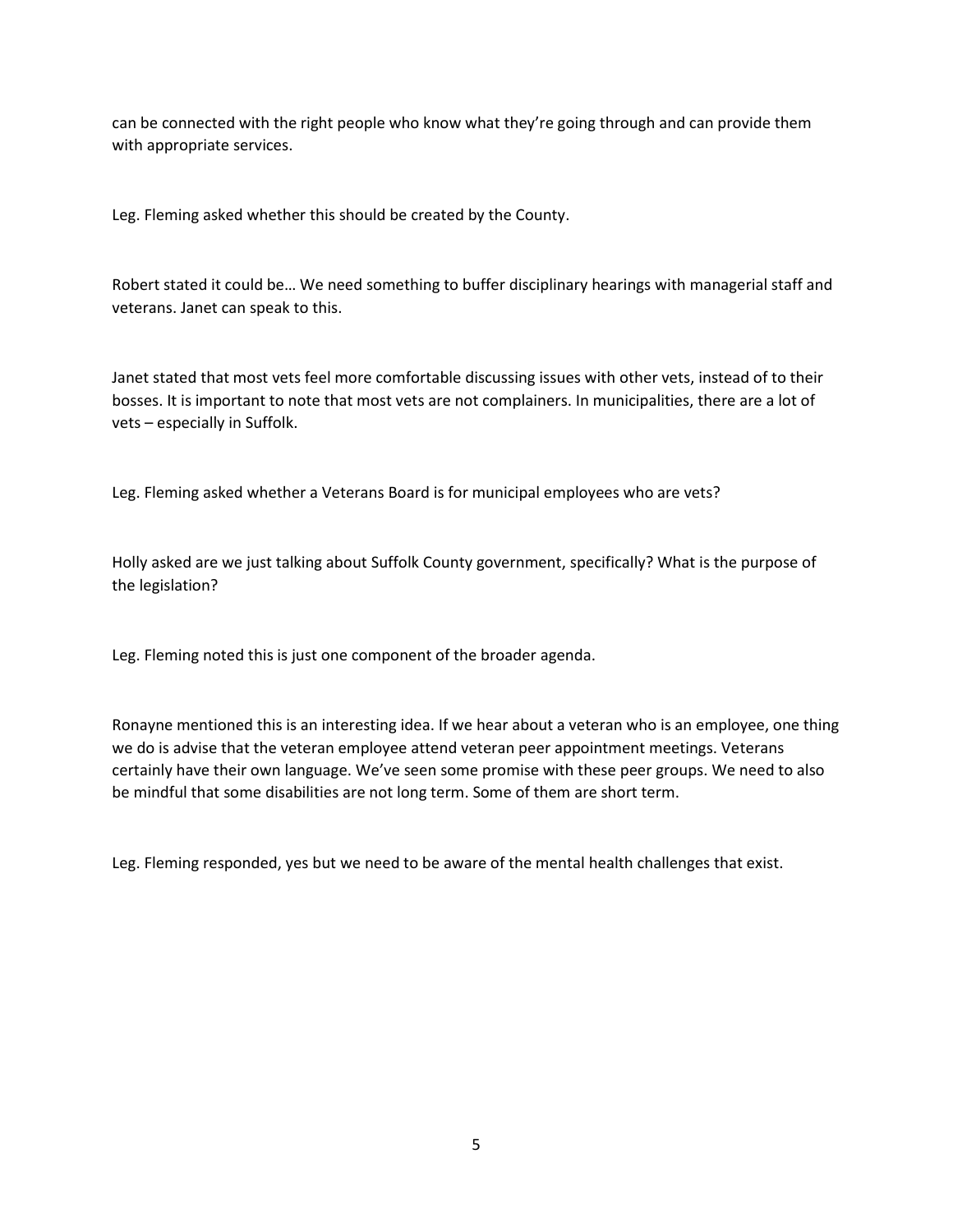## **Final Report Discussion:**

Leg. Fleming mentioned that the legislation calls for a final report. And asked how we should proceed?

Janet said we should speak to vets directly in the community and ask them how we can help. Asking vets what would help vets stay here in Suffolk County is a good start.

Leg. Fleming agreed and asked, how should we garner feedback?

Janet mentioned that the VFW posts, the legions, and speak to vets about their struggles and issues. Vets like to congregate together, and would like input from government and have the opportunity to speak about their shared experience.

Melanie said that we have a list that has leaders and partners that can provide info on groups and funding distribution lists.

Leg. Fleming asked if Melanie can share this list with the group so we can put together a letter related to that list.

Leg. Berland mentioned that her office is doing a survey to go out to women vets. It may be good to collaborate. Putting through a survey digitally and through hard copy is what they plan to do.

Leg. Fleming asked what about a listening tour for members, to take part in?

Holly mentioned survey monkey is something that is useful.

Ronayne said that more than 80% of our initial contact with vets came from loved ones and families of vets. Setting up booths at community events is important and a way to also meet the families.

Holly said it has to be a combination in order to obtain comprehensive results.

Leg. Fleming suggested that we think about outreach and meeting frequency. How often should we meet?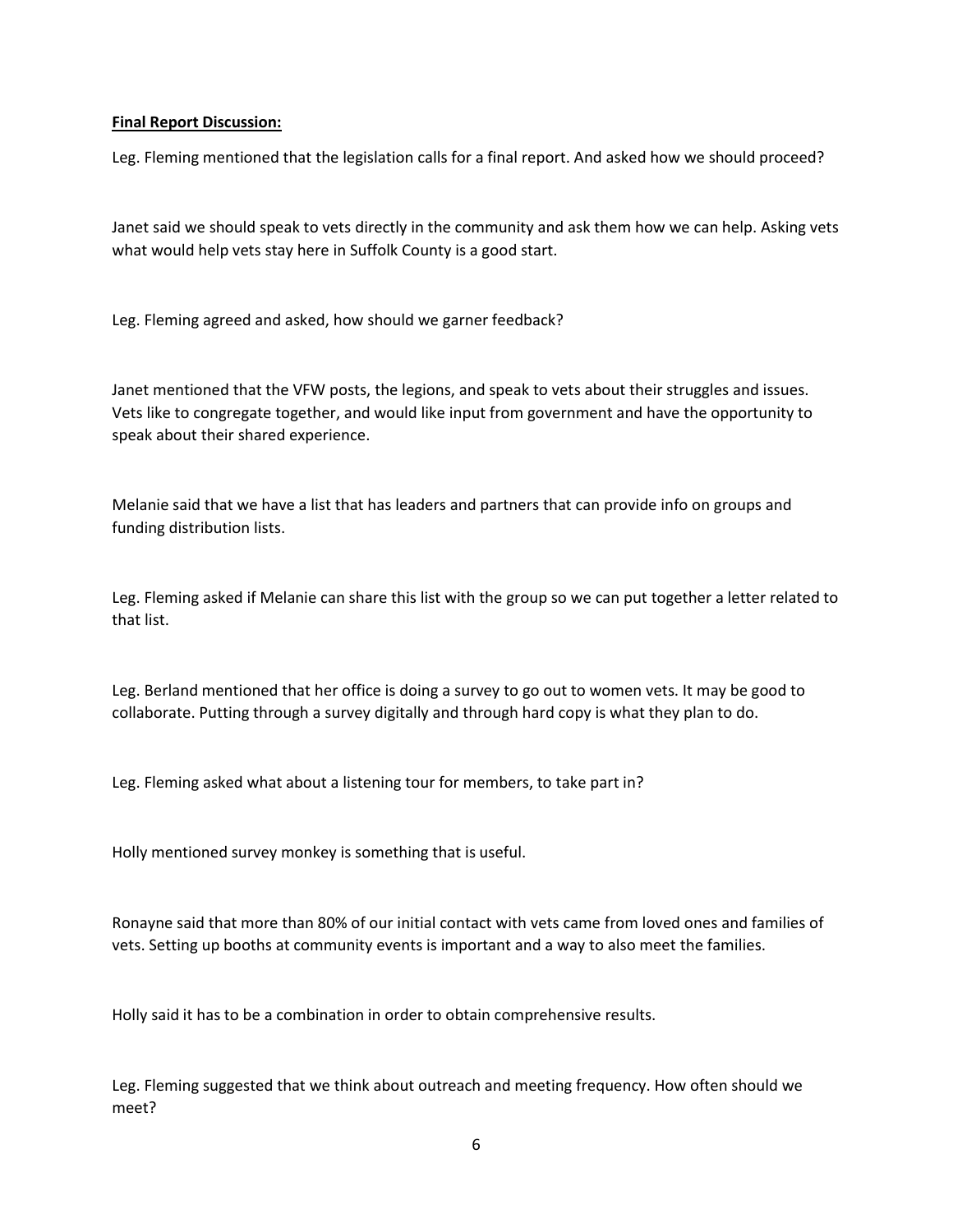Ronayne responded that once a month is probably good.

Leg Fleming ask if the group agreed, to which there was no objection.

She confirmed that once a month would be set. She asked Robert as secretary of the taskforce to obtain Minutes from our office and to send to member list.

She asked that Melanie send the list she spoke about and also asked if Leg. Berland could help out with providing resources for survey. She also suggested we set up an email chain to keep members engaged in the work.

She added that from now until the next meeting we should consider how to frame these two resources together and address retired vets and families.

Robert interjected and mentioned that we need to be careful not to overload ourselves. We should be clear in our mission statement. We already know comprehensive lists of resources need to be vetted. We should focus on keeping vets here and attracting vets to Suffolk County.

Melanie suggested it would be a good idea to attend Freedom Fest on October 24<sup>th</sup>, vets are able to table for free. It may be of interest for members and other to attend and speak with attendees.

Leg. Fleming stated that it may be too soon. But could be helpful for issue finding. She added, we could immediately distribute the resolution and read it, to offer thoughts on what would be valuable.

She asked if the group is in favor, to which she received agreement.

She added, we need to also make an amendment to extend the time to produce a report. Is it reasonable to conclude our taskforce in October of 2022?

Janet replied that one year is a good enough timeframe, to which Robert agreed.

Leg. Fleming stated that a draft amendment will extend the timeframe to produce a report in one year's time, making 10/22 the issuing month.